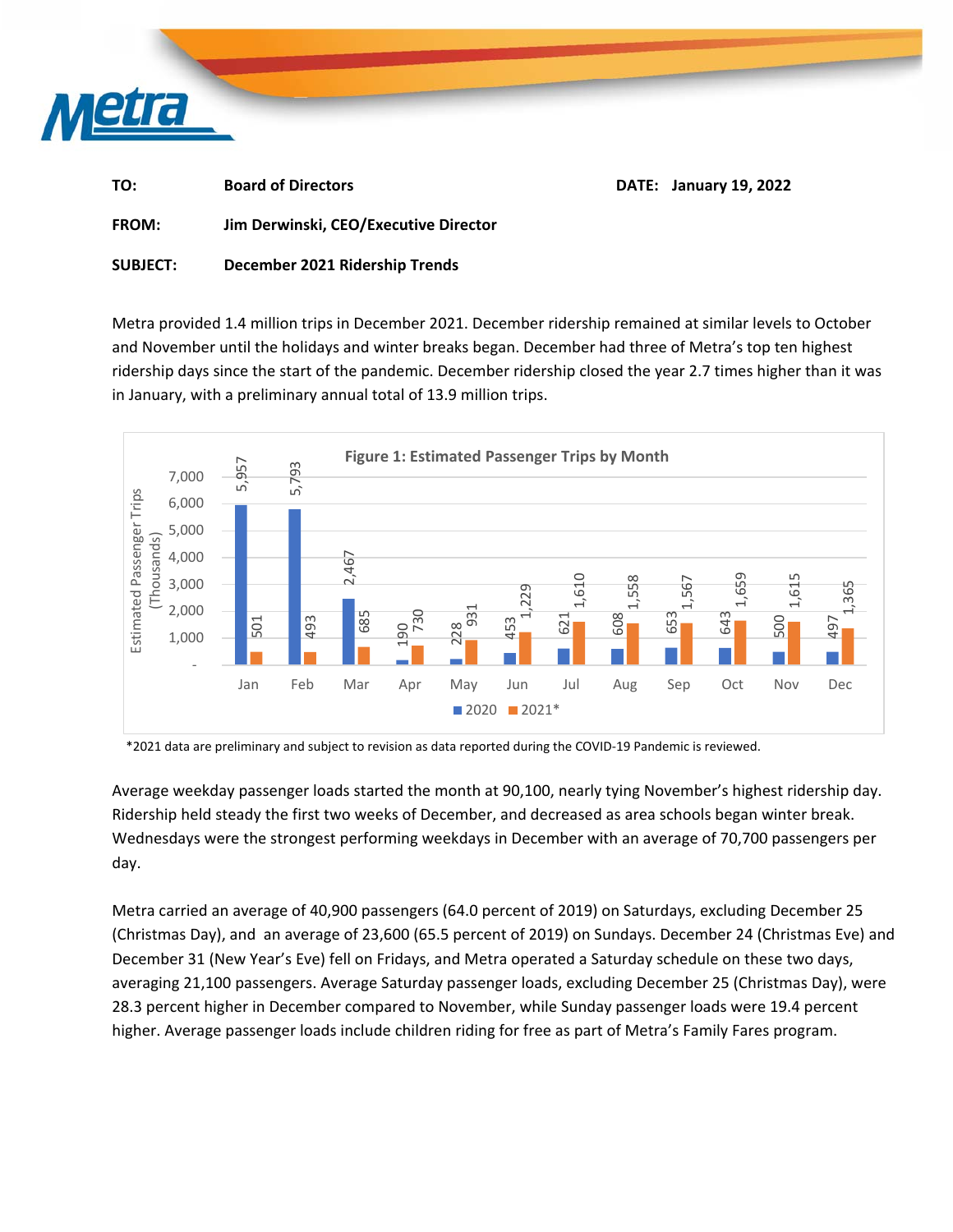

\*July 26‐30 average includes extra service on July 29‐30 for the Thursday and Friday of Lollapalooza.

At a line level, the top five ridership lines for December were the BNSF, UP‐NW, ME, UP‐N and RI. The ME had one extra train for the Chicago Bears game on Sunday, December 5. Metra operated a Saturday schedule for December 24 (Christmas Eve) and December 31 (New Year's Eve), and operated a Sunday schedule for December 25 (Christmas Day). There were no other schedule changes in December.



\*2021 data are preliminary and subject to revision as data reported during the COVID‐19 Pandemic is reviewed.

Metra offered a \$7 Weekend Day Pass on Friday, December 24 (Christmas Eve) and free rides after 6 pm on